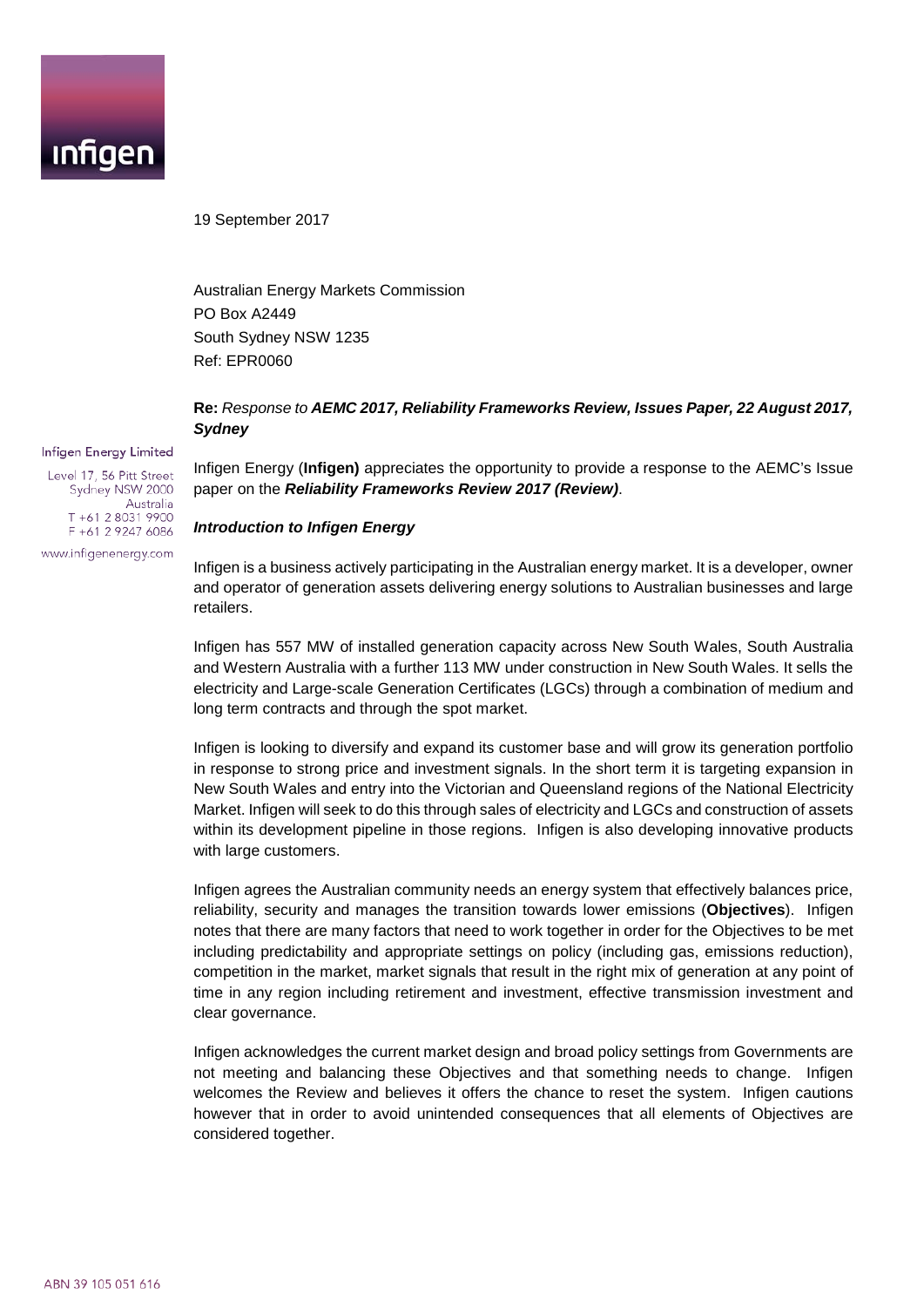Infigen's responses to the questions posed by the Review are outlined below. Where Infigen has not responded to a question Infigen broadly supports the approach and considerations put forward by the AEMC.

# **Question 1 Assessment Principles**

- **a) Do stakeholders agree with the Commission's proposed assessment principles?**
- **b) Are there any other relevant principles that should be included in the assessment framework?**

Infigen agrees the five proposed assessment principles outlined in the Issues paper are appropriate. Infigen recommends two further assessment principles as outlined below be considered.

- 1. **Promotes or facilitates competition**: The NEM was created at a time where retail and generation businesses were quite separate and effective competition therefore existed. Over time, in response to the need to better manage risk, the market has become more vertically integrated and more concentrated. The ACCC has outlined and made numerous comments to this effect. It is therefore important that future market settings encourage further competition. Infigen proposes that the AEMC considers the effect on competition of any future market re-design. As the AEMC has identified competition is required in order to have a liquid contract market. This will ensure diversity in decision making on future investment and ultimately drive the most efficient outcome for consumers.
- 2. **Meets community and customer expectations** Fundamental to the design of the NEM is for periods of high price or low price to drive investment or retirement of assets. Since its inception, other than for very short periods (1-2 years) the NEM has largely been in oversupply. This has now changed. Access to cheap fuel, either gas that previously couldn't be monitised given there was no external market, or access to low cost coal has ceased. Portfolio bidding also now occurs, which can result in higher prices that might otherwise prevail if there was less integration/concentration. Further to this, investment cycles have lengthened, i.e. the market's ability to respond to high prices over a 1 -2 year period is low because to develop a gas plant is likely to take up to 5 years (when including access to gas and transport), to develop coal is up to 7 years, to develop pumped storage is likely to be greater than 5 years, and to develop renewables with sufficient storage is  $3-5$  years<sup>1</sup>.

Prolonged periods of high prices are not acceptable to the community - either the householder or business. Like those that invest in generation, householders through their appliances and businesses through their equipment operate on longer term investment cycles. A system that is designed with long periods of very high prices or long periods of very low prices will not be a very effective or efficient system. Infigen proposes the principles provide explicit recognition of the need to meet community and customer expectations.

<span id="page-1-0"></span> $1$  These timeframes are provided without reference to the appetite of investors or financiers to fund the generation type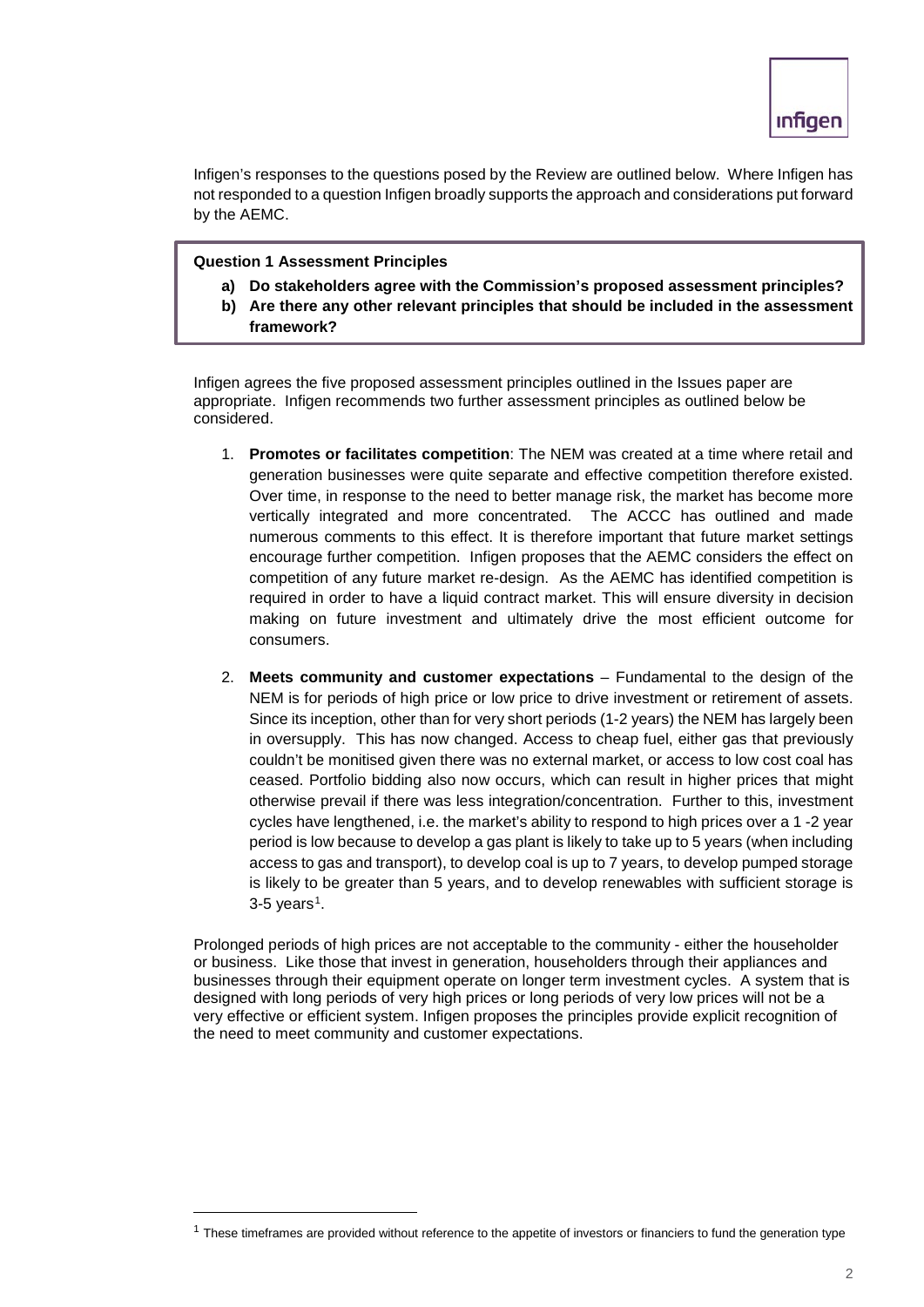**Question 4 Options to incorporate intermittent generation** 

- **a) Do stakeholders consider that facilitating additional dispatchable generation, or facilitation of more flexible energy sources, or a combination of both, can more easily achieve the aims of better incorporating intermittent generation into the NEM?**
- **b) What outcomes do stakeholders consider are necessary in order to better incorporate intermittent generation sources into the NEM, from a reliability point of view?**
- **c) What factors should be taken into account when considering a Generator Reliability Obligation?**

In framing Infigen's response to the questions posed by the Review Infigen notes:

- The retirement of coal is inevitable. The existing coal fleet is ageing. The fleet will retire because fuel costs are increasing, fuel reserves are depleted or becoming more expensive to extract, equipment and workforces are ageing and overhaul costs and asset failure rates are increasing as equipment ages. At about 50 years coal assets will reach either their technical or economic life;
- Replacing the full coal fleet with Ultra-supercritical coal will not meet the Objectives because low cost coal resources are limited and HELE plants still have relatively high emissions. Some limited replacement of capacity may occur;
- Coal will play an important part in providing reliability and security, particularly as the market transitions from these larger scale investments into more distributed smaller scale generation types;
- Reliability and security challenges are being driven less by the emergence of new entrant technologies but more by the retirement of coal plant;
- Business models are evolving as the market is evolving, e.g. the long term PPA model is less of a feature in the market, aggregators of behind the meter are starting to exist at scale, the Power of Choice program will enable innovative pricing and deeper demand response;
- These new business models will support reliability if an appropriate market structure is in place;
- Interventions by Governments will remove the incentive and willingness to innovate and invest.

With the impending retirement of the existing coal generation fleet there is a need to ensure new generation types are facilitated into the market. This facilitation can take varying forms such as enhanced transmission access, low cost financing, re-design of market rules, increasing and supporting competition. A single form of facilitation is unlikely to be sufficient given the breadth of potential technology types and their characteristics. However in combination these solutions can deliver the reliability required in the market if the transition is managed in an orderly manner.

Infigen notes the AEMC's is considering the implementation of the Generator Reliability Obligation (**GRO**) as recommended by the Finkel review. Infigen's strong view is that reliability is a system issue that should be sourced and paid for on a system wide basis. The proposed GRO is attempting to ensure, upon the announcement of a coal plant retirement (the most likely cause for triggering a risk to dispatchability) that the next new entrant will be required to ensure that its generation will have (or deliver) an element of firming for its project to proceed. Infigen believes the more likely outcome in such a situation is that the next new entrant, which is being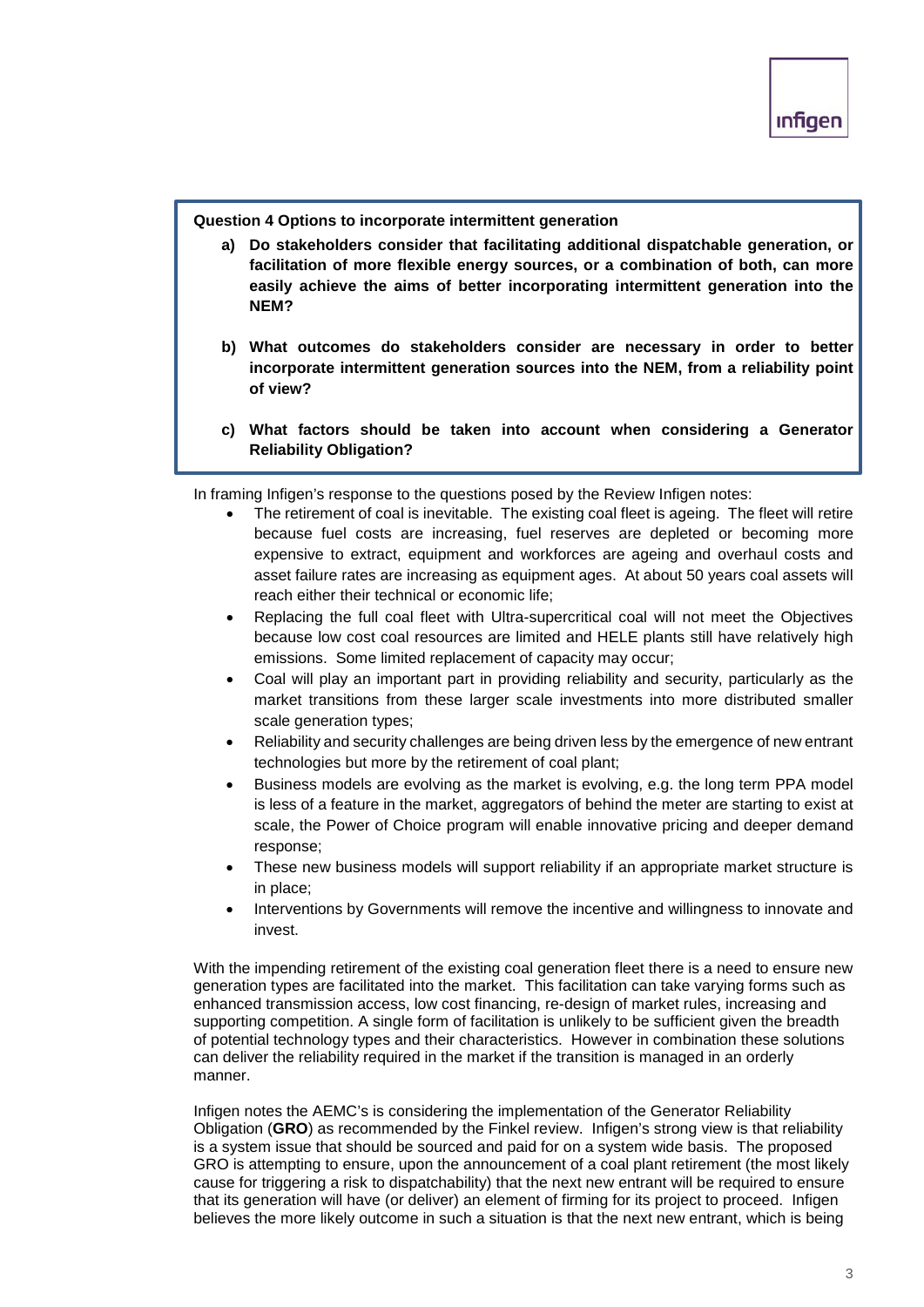asked to bear the cost of reliability for the market, will simply not invest and therefore the risk to dispatchability will ultimately arise regardless. Infigen is firmly of the view there are better market mechanisms to meet the Objectives and looks forward to future papers exploring these more deeply.

Infigen provides some questions to be considered in the design of a GRO should the AEMC wish to consider the matter further:

- When will the GRO trigger? Once it has triggered does it remain in place forever or until new capacity is built? How and when does it reset?
- If the mechanism is one of last resort, which it appears to be how is the market otherwise being re-designed to ensure it operates in advance of the GRO?
- How can AEMO be confident that once the mechanism triggers investment actually occurs?
- What other/better market mechanisms exist to reflect the market obligation resulting from the retirement (which is occurring due to age) e.g. capacity or ancillary service markets, that could provide greater confidence the required investment will occur?
- How much firming is required e.g. how much capacity?
- Is this capacity relative to the market or a new entrant's nameplate?
- How many hours will it be needed? (noting this will most likely change over time as technologies and the mix of capacity changes)
- Will it apply to all projects equally in a region?
- Will firming be attached to the project location or flexibility be provided in the location, noting there will be a best fit location for the network that may not be at the renewable entrant's site?
- If new capacity is required over what duration will it be required, e.g. 5 years to enable new technologies to develop, 15 years consistent with the suggested payments received under the CET or for the life of the project?
- How does the mechanism ensure the last new entrant isn't penalised for the decisions and actions taken from the previous ones e.g. the obligation may result in a race to be the first new installed renewable to minimise the risk of increased project cost through firming?
- How will the GRO link with the retirement notice recommendation/requirement?
- What implications will exist for the participant that provides a retirement notice, triggers the GRO, and either withdraws or amends it? How do you make any implications sufficiently punitive to deter gaming of the system?
- How, in an environment, where the vertically integrated controls the retirement decision of the most material generation plant in the market, they don't use this to ensure at a practical level they are the only ones who can invest and plan to invest with confidence?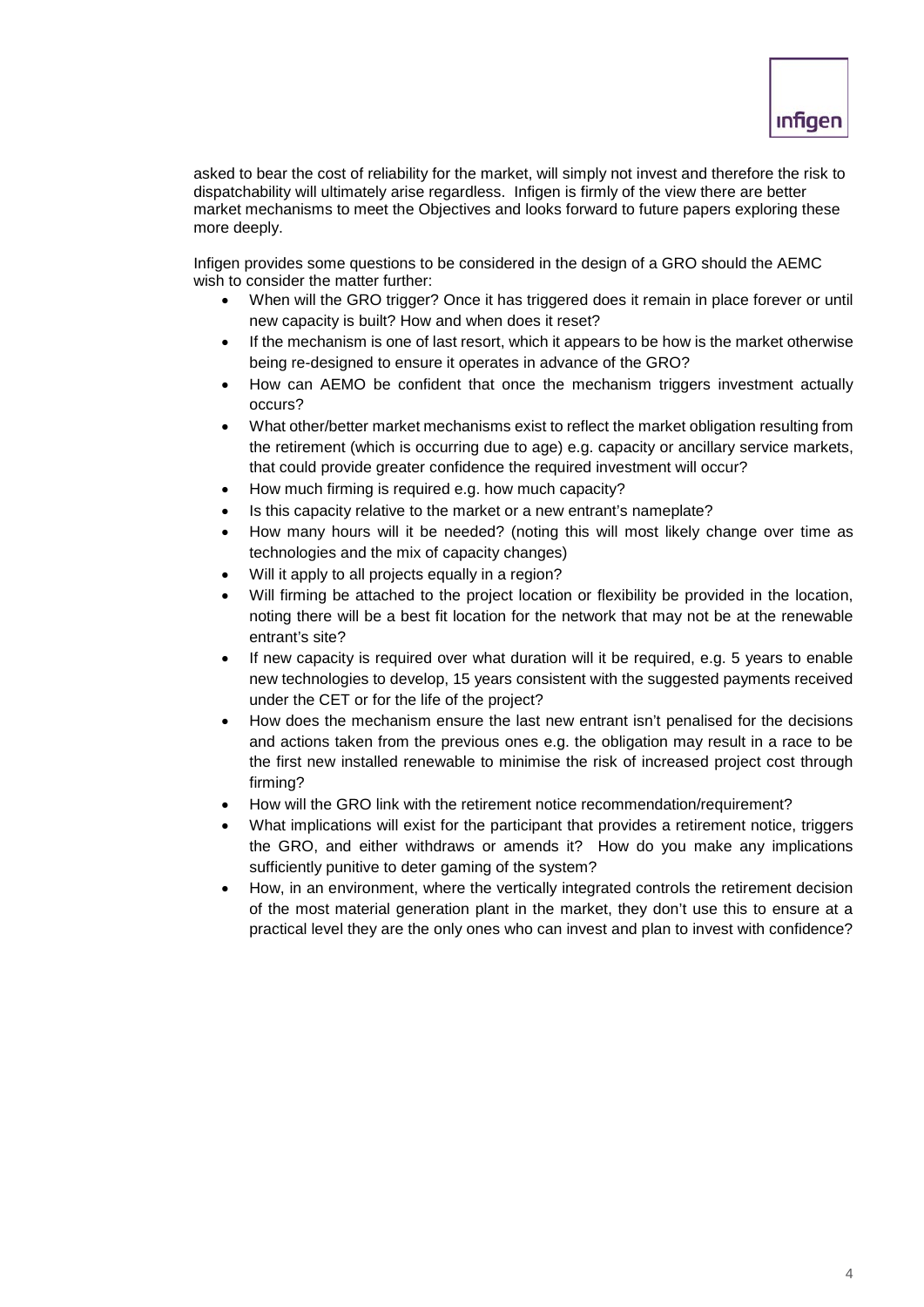### **Question 6 Interconnectors**

- **a) What role can interconnectors play in relation to reliability?**
- **b) What factors should the Commission consider in this regard?**

The new energy market will be far more distributed and unscheduled, both in terms of;

- a) local household and business generation and storage; and
- b) renewable and gas generation that isn't located where the current transmission network exists.

Enhancing the interconnectors and transmission more generally will enhance reliability. The cost relative to the alternatives must be considered however. The Transmission Network and the frameworks that support it, such as the RIT-T, will need to be amended. Finding the balance between long term infrastructure investments versus the potential for growth in small scale distributed sources will be important, i.e. where investment takes place it should seek to connect not a project but a collection of projects to offer scale. The Queensland Government Clean Energy Hub is an example of how a transmission investment, which could not be sponsored by proponents individually, is able to unlock the scarce wind resources in Queensland. Wind resources being essential to complement the more plentiful solar resources in that region.

The following questions should be considered by the AEMC in determining the role interconnectors and transmission more broadly can play in relation to reliability:

- How is reliability valued? Is the unserved energy target of 0.002% still consistent with community expectations?
- How is long term transmission investment balanced with enabling innovation? How do you ensure assets don't become stranded?
- Should governments, the customers or some other market mechanism fund investment that delivers reliability? Are there bodies, such as Infrastructure Australia, better placed to consider these long term investment decisions?
- Is there some economy of scale to be obtained in the investment?
- What's the diversity and complementarity of the generation resources being unlocked?
- How does the generation unlocked assist system reliability and security within the region and across regions?
- How are electrical losses minimised? Should DC links be considered?
- To what extent is gas and electrical transmission considered together or separately? Is there value in complementary transmission investments?

A further matter the AEMC may consider is what amendments could be made to the RIT-T and RIT-D tests reflect the new norm - a more distributed rather than centralised energy system.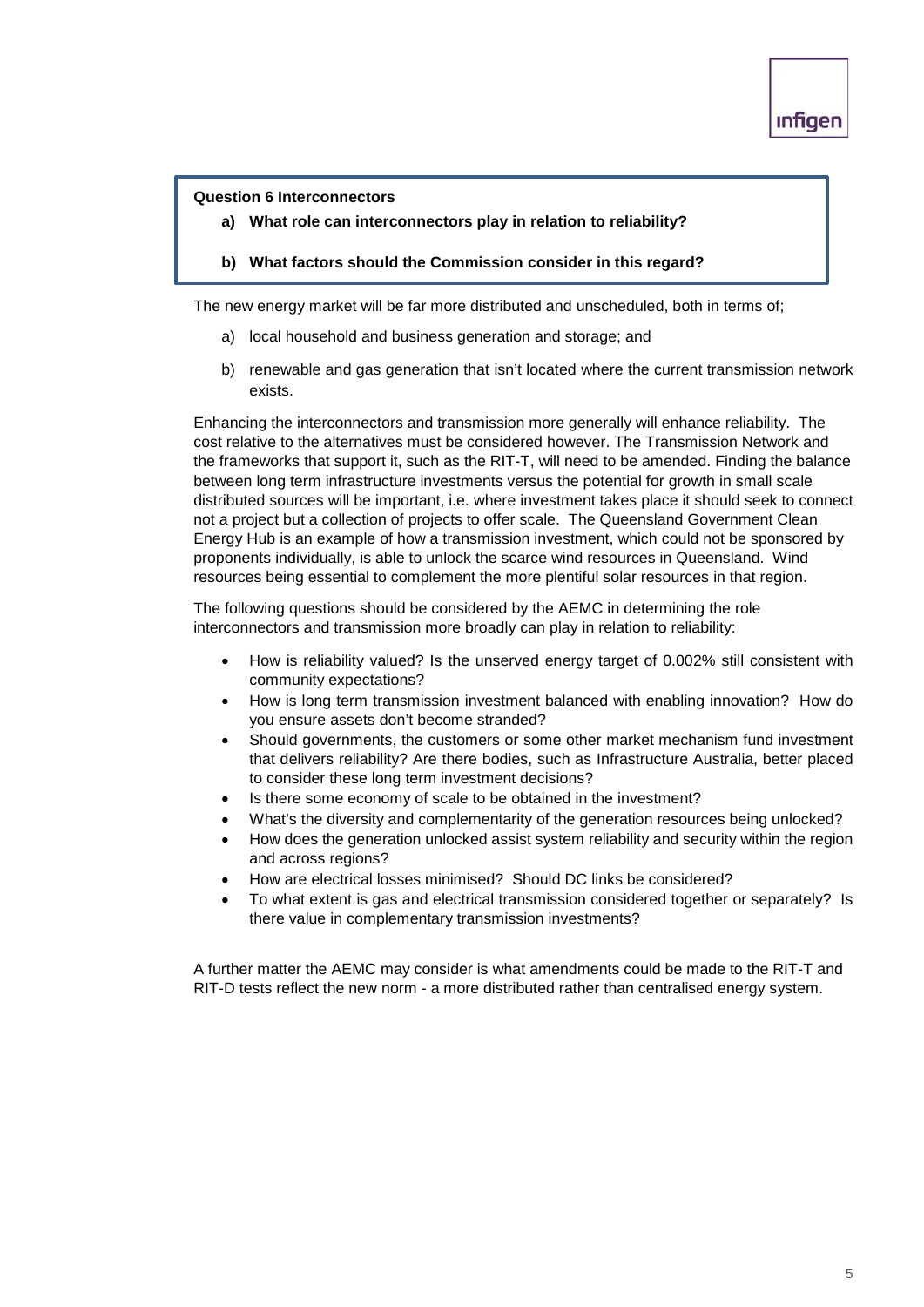**Question 7 Contract Market** 

- **a) Is generation and load becoming more capable of varying production and output in shorter timeframes, and if so, what will be the role of contracts?**
- **b) The proportion of intermittent generation in the market is increasing. Caps and swaps have traditionally been sold by dispatchable generators, which can turn on or off at will to 'back' their contractual obligation? How will the volume and types of contracts traded change as the generation mix evolves? Will this have implications for reliability?**
- **c) How significant is the demand-side in driving behaviour in the contract market?**
- **d) Over time, spot prices may become increasingly decoupled from domestic demand. More and more, spot prices may come to be driven by relatively unpredictable natural forces (wind and sunshine), as well as by movements in international markets (like demand for gas). How will this affect the role of prices in supporting reliability through domestic investment and operation?**

Generation and load are becoming more capable of variable production, output and consumption. Customers have more ability to generate behind the meter and control their energy usage than ever before. This will increase as the Power of Choice measures continue to be implemented, innovative tariff choices evolve and large customers invest more in demand side management. Likewise, smaller scale generation plant with intermittent output will also continue to be delivered in response to the retirement of coal. Faster response technologies, such as batteries will become more widely deployed.

Contracting is an important part of the market. In most circumstances some level of contracting, either medium term or long term, is required before investment occurs. Debt and equity providers want a level of certainty, within an appropriate risk appetite, before they will invest in a project. This applies no matter the generation type. Coal and gas plants have required very long duration contracts for fuel and transport (10 – 20 years) in order for investment to occur.

To date run of wind PPA contracts have not created incentives for large scale intermittent generation to develop firming options. This is because retailers (the predominant off-takers) have been willing to accept the risk of intermittent generation given the firming capacity they have within their portfolios. They also have had a greater need for the certificates to meet legislated liabilities.

A critical matter for the AEMC to consider is whether sufficient competition in the market exists. No matter what obligations may or may not be applied to the intermittent generator the contract market will only have sufficient liquidity if there is sufficient competition, i.e. there is risk in the market and numerous parties operating in it.

Market and policy design features will materially impact the level of competition. For example, if a Clean Energy Target ('CET") was to evolve and place the liability on the retailer this would ensure a consolidation of most of the future renewable build under the retailers. If the design features are right and they don't reinforce current market dynamics, sufficient market liquidity will enable new business models to evolve. Models such as the battery aggregators will exist, providing they can access sufficient capital and there are sufficient counterparties.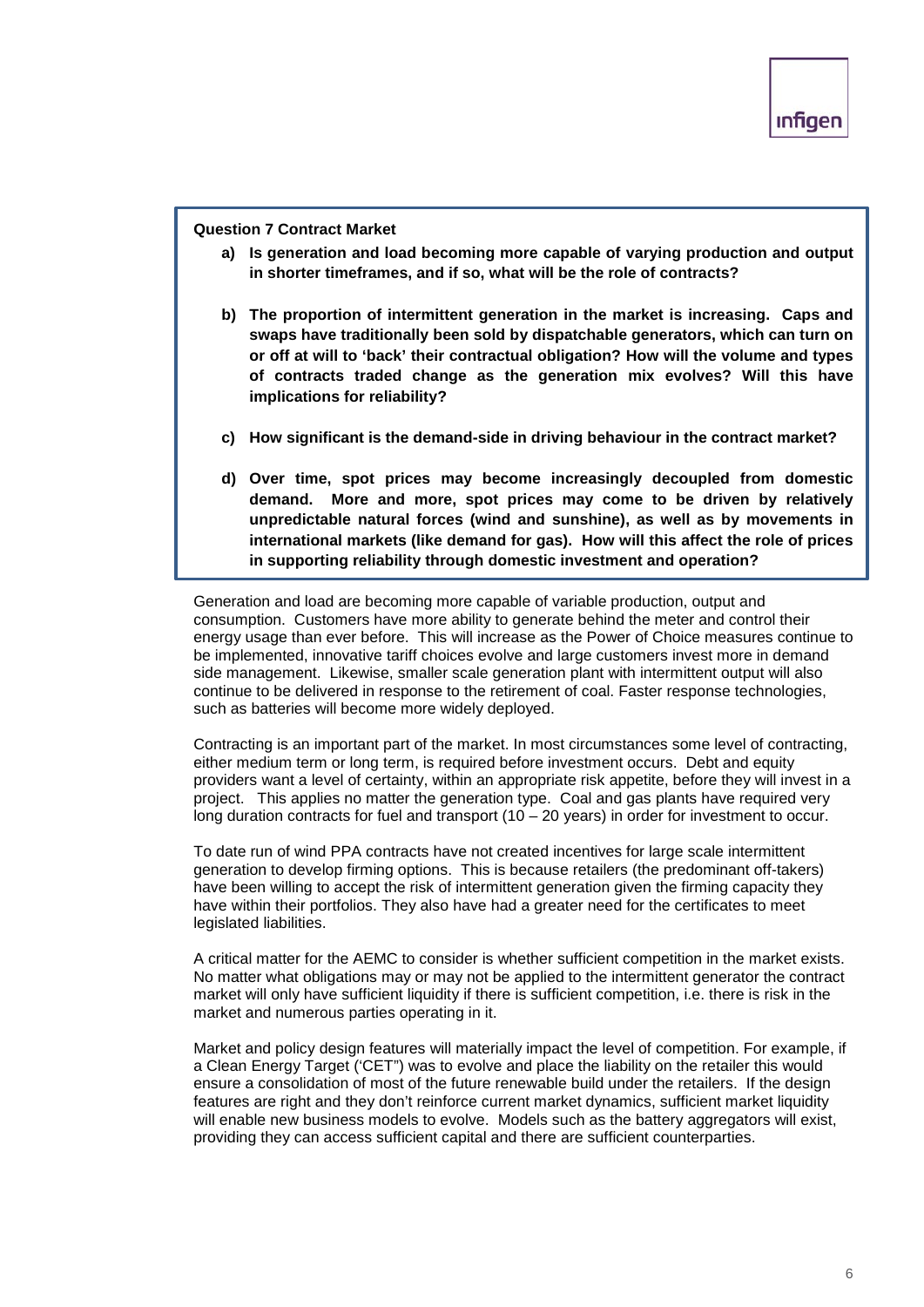

There are many factors that will impact the future shape of the contract market. Many of the proposed rule changes have the potential to positively or negatively impact the market including:

- 5 minute settlement rule change potential to change types of contracts and the number and type of party offering them;
- Strategic Reserve, Day-ahead markets, Contingency events potential to lower the price risk for market participants and thus reduce the appetite for contracting and/or the price offered to underpin the investment;
- Application of the liability for the CET on the retailer lowers the numbers of contracting party and thus reduces liquidity; and
- Demand side management the potential to increase liquidity in the market i.e. more parties offering services across distributed locations.

The contract market is an output of these market and policy design features. Every decision should be made being cogniscant of it and a collective assessment of the impacts should be completed before conclusions are drawn on whether action should or should not be taken to enhance it. At all stages action should not be taken that ultimately limits competition.

# **Question 8 External Factors**

**a) What external factors (that is, not the contract or spot price) are influencing investment, retirement and operational decisions in the NEM?**

There are many factors that influence investment, retirement and operational decisions in the NEM. These vary by fuel and technology type. These include the factors listed by the AEMC such as emissions policies, government interventions and external linked fuel prices.

Other factors will include:

- **Asset based factors** such as
	- o when do major fuel and transport arrangements expire,
	- o how long would they need to be extended for,
	- o how much investment is required to keep the plant and/or mine operating,
	- o what economies of scale are lost if a partial closure of a site were to occur,
	- o are there sufficient capable staff to manage the asset longer term,
	- o what does closure mean in relation to the incurrence of rehabilitation costs;
- **Portfolio based factors** such as
	- o an entity's long or short position in the region,
	- o if short, can it be covered from other regions,
	- o if long will the price uplift from removing the generation offset the volume loss,
	- o what other investment does it enable, e.g. does it allow a gas field development that otherwise wouldn't have been developed,
	- o does the entity have any single large load customer risk that may result in the need for generation not existing,
	- o does it fit with brand and customer retention strategy;
- **Investment climate factors** such as
	- o how much certainty is there in the market and policy settings,
	- o what is the chance they will change and by how much, what is the upfront capital contribution,
	- $\circ$  how long is the life of the investment and how long is it until a payback occurs,
	- $\circ$  how much funding is available, at what price and with what debt conditions,
	- $\circ$  how predictable are the revenue streams, i.e. are contracts available and of what duration are they being offered, does the investment meet the risk and return criteria of the equity investors,
	- o the entities tax position.